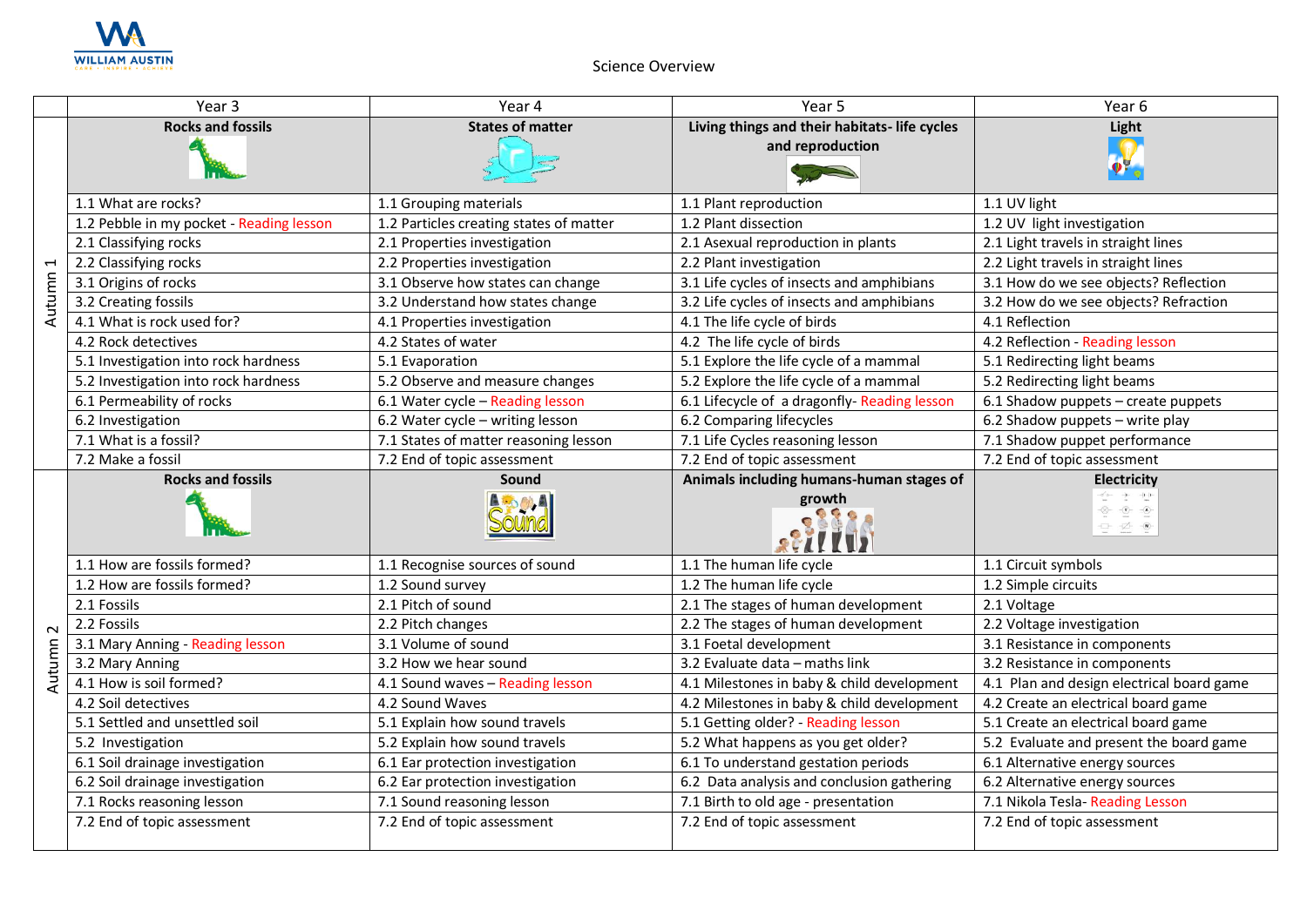|                                    | Year 3                                                            | Year 4                                                    | Year 5                                                             | Year 6                                                                  |
|------------------------------------|-------------------------------------------------------------------|-----------------------------------------------------------|--------------------------------------------------------------------|-------------------------------------------------------------------------|
| $\overline{\phantom{0}}$<br>Spring | Animals including humans - nutrition and                          | Electricity                                               | <b>Forces</b>                                                      | <b>Evolution and inheritance</b>                                        |
|                                    | movement                                                          |                                                           | <b>Newton's Laws</b>                                               | 而不乐界人                                                                   |
|                                    | 1.1 How do humans get nutrition?                                  | 1.1 Electrical appliances                                 | 1.1 Gravity                                                        | 1.1 Living things are not always identical                              |
|                                    | 1.2 Food pyramids                                                 | 1.2 Where does electricity come from?                     | 1.2 Sir Isaac Newton - Reading lesson                              | 1.2 Humans can vary from each other                                     |
|                                    | 2.1 Balanced diet - Reading lesson                                | 2.1 The dangers of electricity                            | 2.1 Air resistance                                                 | 2.1 Inherited traits                                                    |
|                                    | 2.2 What does a healthy plate look like?                          | 2.2 Create a simple circuit                               | 2.2 Air resistance investigation                                   | 2.2 Camouflage and survival                                             |
|                                    | 3.1 A healthy diet in animals                                     | 3.1 Circuit building problem solving                      | 3.1 Water resistance                                               | 3.1 How did the giraffe adapt over time?                                |
|                                    | 3.2 A healthy diet in animals                                     | 3.2 Benjamin Franklin - Reading lesson                    | 3.2 Water resistance investigation                                 | 3.2 Peppered moth                                                       |
|                                    | 4.1 Why do we have bones?                                         | 4.1 Switches                                              | 4.1 Friction                                                       | 4.1 Peppered moth - Reading lesson                                      |
|                                    | 4.2 What bones do humans have?                                    | 4.2 Switches                                              | 4.2 Analyse and draw conclusions from data                         | 4.2 Fossils                                                             |
|                                    | 5.1 Skeletons                                                     | 5.1 Conductors and insulators                             | 5.1 Simple mechanisms- pulleys                                     | 5.1 Fossils - Tikkalik                                                  |
|                                    | 5.2 Vitruvian man investigation                                   | 5.2 Conductors and insulators                             | 5.2 Simple mechanisms-levers/catapults                             | 5.2 Human evolution                                                     |
|                                    | 6.1 Muscles                                                       | 6.1 What is electricity?- presentation                    | 6.1 Simple mechanisms- gears                                       | 6.1 Consolidation                                                       |
|                                    | 6.2 Muscles                                                       | 6.2 What is electricity?- presentation                    | 6.2 Simple mechanisms                                              | 6.2 The Mollybird - inheritance                                         |
|                                    | 7.1 Nutrition and movement                                        | 7.1 Renewable energy - Reading lesson                     | 7.1 Simple mechanisms                                              | 7.1 The Mollybird - camouflage                                          |
|                                    | 7.2 End of topic assessment                                       | 7.2 End of topic assessment                               | 7.2 End of topic assessment                                        | 7.2 End of topic assessment                                             |
|                                    |                                                                   |                                                           |                                                                    |                                                                         |
|                                    | <b>Forces</b>                                                     | Animals including humans-teeth                            | <b>Properties of materials</b>                                     | Living things and their habitats-                                       |
|                                    | $\hat{\mathscr{C}}$                                               |                                                           |                                                                    | classification                                                          |
|                                    | 1.1 Forces in the classroom                                       | 1.1 The digestive system and the mouth                    | 1.1 How scientists create new materials -<br><b>Reading lesson</b> | 1.1 What is classification?                                             |
|                                    | 1.2 Identifying forces                                            | 1.2 Ingestion                                             | 1.2 How do scientists create new materials?                        | 1.2 Classification keys- sweetie sort                                   |
|                                    | 2.1 Magnets                                                       | 2.1 Why do we have teeth?                                 | 2.1 Explore materials                                              | 2.1 Living things classification groups                                 |
| $\sim$                             | 2.2 Magnets investigation                                         | 2.2 Different types of teeth                              | 2.2 Identify properties of materials                               | 2.2 Organisms similar traits                                            |
|                                    | 3.1 Explore magnetic poles                                        | 3.1 The importance of looking after teeth                 | 3.1 Classifying materials based on properties                      | 3.1 Classification of plants                                            |
|                                    | 3.2 Create a magnetic compass                                     | 3.2 The importance of looking after teeth                 | 3.2 Classifying materials based on properties                      | 3.2 Classification of plants                                            |
| Spring                             | 4.1 Classify materials based on magnetism                         | 4.1 Plan & explore effects of sugar on teeth              | 4.1The most absorbent paper towel?                                 | 4.1 Carl Linnaeus - Reading lesson                                      |
|                                    | 4.2 Are all metals magnetic?                                      | 4.2 The narwhal tooth - Reading lesson                    | 4.2 The most absorbent paper towel?                                | 4.2 The importance of Carl Linnaeus                                     |
|                                    | 5.1 Magnet strength investigation                                 | 5.1 Investigate toothpaste                                | 5.1 Electrical conductors                                          | 5.1 Micro organisms                                                     |
|                                    | 5.2 Magnet strength investigation                                 | 5.2 Conclusion of sugar investigation                     | 5.2 Electrical conductors                                          | 5.2 Mould investigation                                                 |
|                                    | 6.1 Compare movements on surfaces                                 | 6.1 Different animals eat different foods                 | 6.1 Thermal insulators and conductors                              | 6.1 Classifying organisms                                               |
|                                    | 6.2 Investigation                                                 | 6.2 Different animal diets                                | 6.2 Thermal insulators and conductors                              | 6. Classifying organisms                                                |
|                                    | 7.1 Maglev trains - Reading lesson<br>7.2 End of topic assessment | 7.1 Teeth reasoning lesson<br>7.2 End of topic assessment | 7.1 Which tape is the stickiest?<br>7.2 End of topic assessment    | 7.1 Animalia - Classifying new organisms<br>7.2 End of topic assessment |